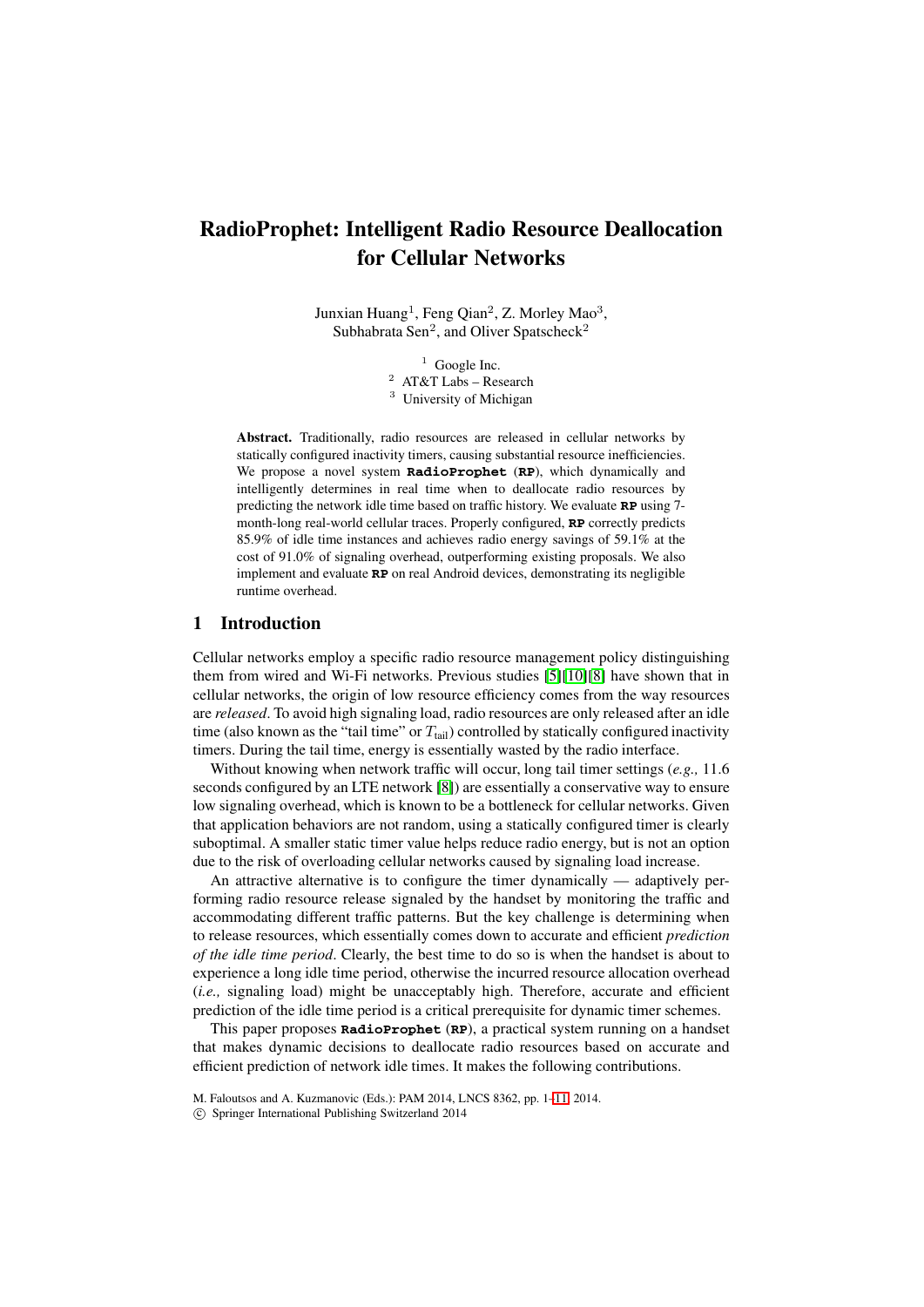First, **RP** utilizes standard online machine learning (ML) algorithms to accurately predict the network idle time, and performs resource deallocation only when the idle time is sufficiently long. We explored various ML algorithms and prediction models with tunable parameters, with the main contribution of using a measurement-driven approach to find robust and easy-to-measure features, whose complex interaction with the network idle time can be automatically discovered by the ML algorithms. The model is validated using seven-month-long traces collected from real users (§[5\)](#page-5-0).

Second, we implement **RP** on a real Android smartphone to demonstrate its negligible energy and CPU overhead. In contrast, all previous proposals [\[10\]](#page-10-1)[\[4\]](#page-10-4)[\[7\]](#page-10-5) only perform trace-driven simulation. To reduce the runtime overhead, **RP** strategically performs *binary* prediction (*i.e.,* whether the idle time is short or long) at the granularity of a traffic *burst* consisting of a packet train sent or received in a batch. Compared to fine-grained prediction of the precise value of packet inter-arrival time, our proposed approach is much more efficient while yielding similar optimization results.

Third, we overcome critical limitations of previously proposed approaches, *i.e.,* RadioJockey [\[4\]](#page-10-4) and MakeIdle / MakeActive [\[7\]](#page-10-5) are only applicable to background applications without user interaction, with the ideal usage scenario of RadioJockey for a single application only. With multiple concurrent applications, it suffers from low prediction accuracy with increased overhead. In contrast, **RP** is specifically designed for both foreground and background traffic. Since its prediction is based on the aggregate traffic of all apps, **RP** incurs no additional overhead for supporting concurrent apps.

Fourth, we conduct comprehensive measurement of **RP** using real-world smartphone traces (7 months from 20 users). The overall prediction accuracy is 85.9%. **RP** achieves radio energy saving by 59.1%, at the cost of 91.0% additional signaling overhead in LTE networks, significantly outperforming previous proposals. To achieve the same energy saving, the additional signaling overheads incurred by MakeIdle [\[7\]](#page-10-5) and naïve fast dormancy [\[1\]](#page-10-6) are 305% and 215%, respectively. The maximal energy saving achieved by RadioJockey [\[4\]](#page-10-4) is only 27% since it is only applicable to background traffic.

**Paper Organization.** We provide sufficient background in §[2](#page-1-0) before giving an overview of the **RadioProphet** (**RP**) system in §[3.](#page-2-0) We detail how we select relevant features for idle time prediction in §[4,](#page-3-0) and then systematically evaluate **RP** in §[5.](#page-5-0) In §[6,](#page-9-0) we describe related work before concluding the paper.

## <span id="page-1-0"></span>**2 Background**

In cellular networks, there is a radio resource control (RRC) state machine that determines radio resource usage based on application traffic patterns, affecting device energy consumption and user experience. Conceptually similar RRC state machines exist in different types of cellular networks from 2G to 4G LTE. In 3G UMTS networks, there are usually three RRC states [\[11\]](#page-10-7): idle, low-power state, and high-power state. In 4G LTE networks, there are only two RRC states: idle and active [\[8\]](#page-10-2). Note that **RP** works for any type of RRC state machine with fast dormancy (described soon) support.

**State Transitions.** There are two types of state transitions. State promotions switch from a low-power state to a high-power state. They are triggered by user data transmission in either direction. State demotions go in the reverse direction, usually triggered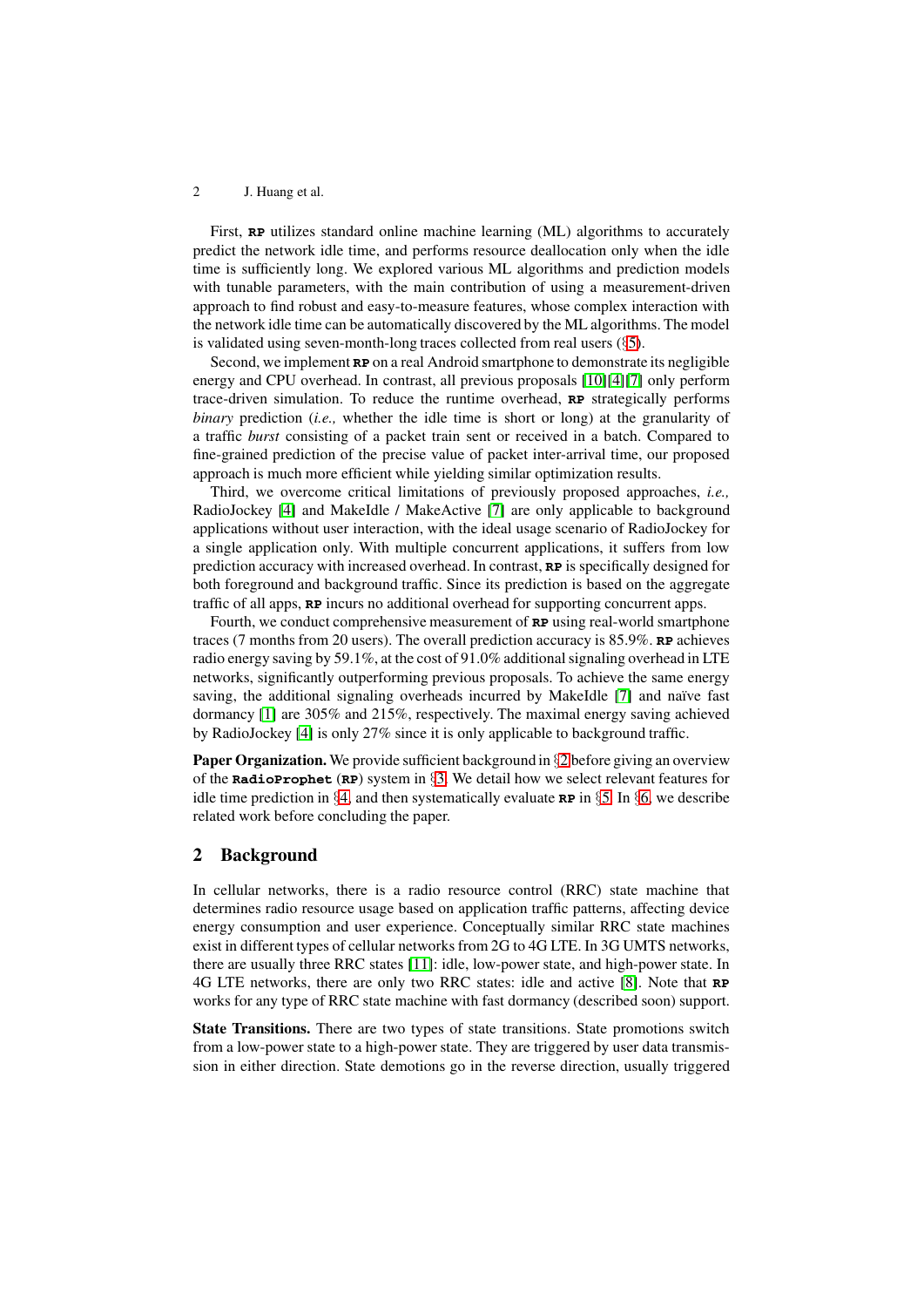by inactivity timers configured by the radio access network (RAN). For example, for a commercial LTE network [\[8\]](#page-10-2), at the active state, the RAN resets the timer to a constant threshold  $T_{tail}$ =11.6 seconds whenever it observes any data frame. If there is no user data transmission for T*tail* seconds, the timer expires and the state is demoted to idle. Similar timers exist in 3G networks (*e.g.,* 12 seconds [\[11\]](#page-10-7)).

State promotions incur long "ramp-up" delays of up to several seconds during which tens of control messages are exchanged between the handset and the RAN for resource allocation. Excessive state promotions increase the signaling overhead at the RAN and degrade user experience, especially for short data transfers [\[3\]](#page-10-8)[\[10\]](#page-10-1). On the other hand, state demotions incur *tail times*  $(T<sub>tail</sub>)$  causing waste of radio resources and handset energy [\[5\]](#page-10-0). During the tail time, no data is transferred but the handset radio power is much higher than that at the idle state (*e.g.,* 1060mW vs 11mW for LTE [\[8\]](#page-10-2)).

**Fast Dormancy.** Why are tail times necessary? First, the overhead of resource allocation (*i.e.,* state promotions) is high and tail times prevent frequent allocation and deallocation of radio resources. Second, the RAN has no easy way of predicting the network idle time of a handset, so it conservatively appends a tail to every network usage period. This naturally gives rise to the idea of letting the handset actively request for immediate resource release. Based on this intuition, a feature called Fast Dormancy has been included in 3GPP since Release 7 [\[1\]](#page-10-6)[\[2\]](#page-10-9). It allows a handset to send a control message to the RAN to immediately demote the RRC state to idle (or a hibernating state) without experiencing the tail time. Fast dormancy is supported by many handsets [\[2\]](#page-10-9). It can dramatically reduce the radio resource and the handset energy usage with the potential penalty of increased signaling load when used aggressively [\[3\]](#page-10-8)[\[10\]](#page-10-1).

# <span id="page-2-0"></span>**3 The RadioProphet (RP) System**

The static tail times are the root cause of low resource efficiency in cellular networks. **RP** leverages fast dormancy to dynamically determine when to release radio resources.

**Challenge 1: trading off between resource saving and signaling load.** The best time to perform resource deallocation is when the handset is about to experience a long idle time period  $t$ . If  $t$  is longer than the tail time, deallocating resources immediately saves resources without any penalty of signaling load (*i.e.,* state promotions). Otherwise, doing so incurs an additional state promotion. Balancing such a critical tradeoff requires predicting the idle time between data transfers so that fast dormancy is only invoked when the idle time is sufficiently long.

**Challenge 2: handling both foreground and background traffic.** Idle time prediction is particularly difficult for applications involving user interactions. Previous systems, such as RadioJockey [\[4\]](#page-10-4) and MakeActive [\[7\]](#page-10-5), simply avoid this by only handling traffic generated by applications running in the background.

**Challenge 3: trading off between prediction accuracy and system performance. RP** is a service running on a handset with limited computational capabilities and more importantly, limited battery life. So we need to minimize the overhead without sacrificing much of the prediction accuracy.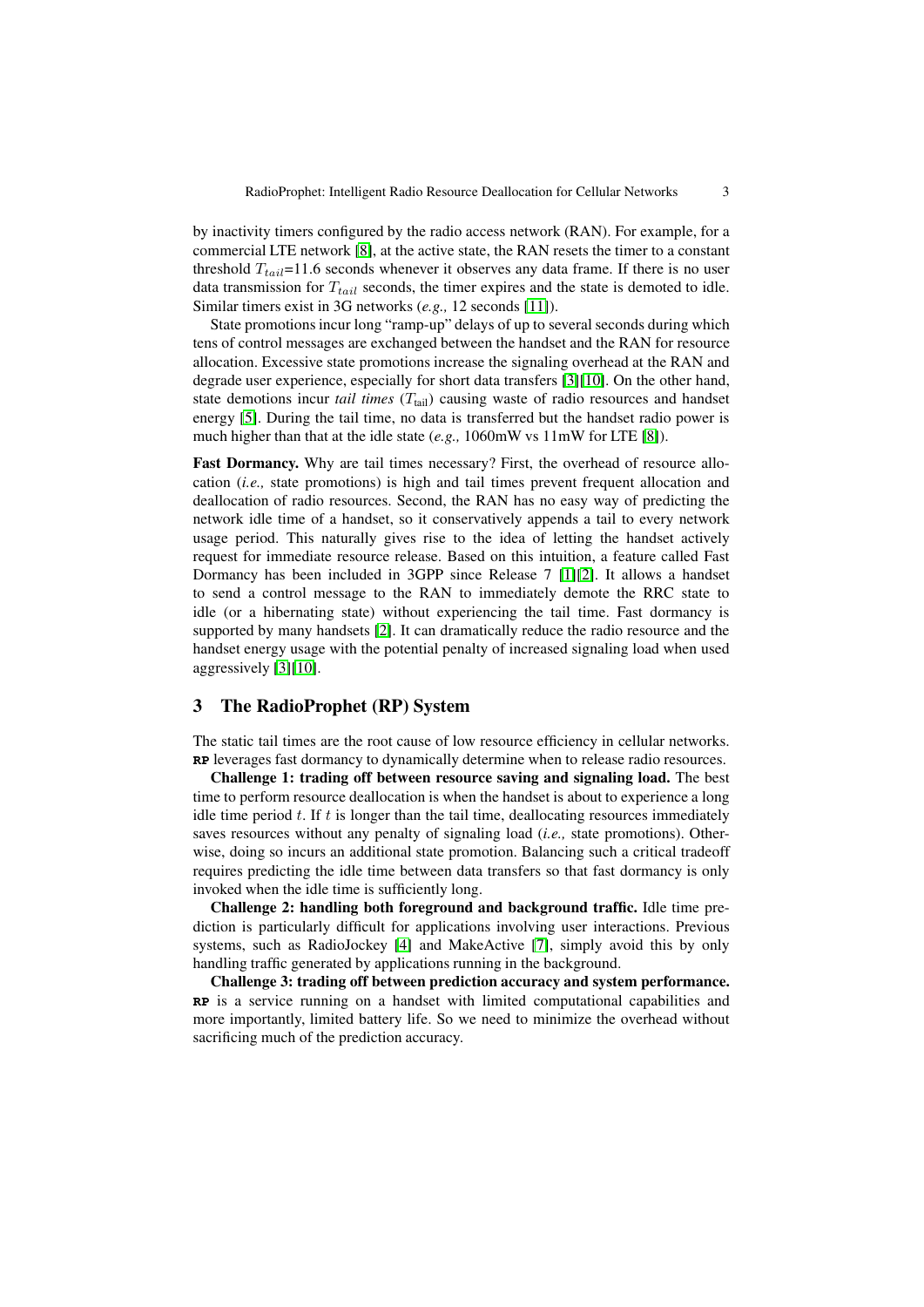To address **Challenge 1**, we establish a novel machine-learning-based framework for idle time prediction. Besides measuring the effectiveness and efficiency of a widerange of ML algorithms, our key contribution is addressing the hard problem of selecting discriminating features that are relevant to idle time prediction. Based on extensive measurement, we find that strategically using a few simple features (*e.g.,* packet direction and size) leads to high prediction accuracy (§[4\)](#page-3-0). To address **Challenge 2**, we designed a general prediction framework that works for the aggregated (possibly concurrent) traffic containing both foreground and background traffic. In contrast, previous systems such as RadioJockey have the ideal usage case for a single app. Further, we leverage the screen status [\[9\]](#page-10-10), which indicates whether a user is interacting with the device, to customize the prediction for screen-on and off traffic. Such a novel approach can better balance the aforementioned tradeoff between resource saving and signaling load. To address **Challenge 3**, **RP** performs *binary* prediction at the granularity of a traffic *burst* consisting of a train of packets. In other words, we find that the knowledge of whether the inter-burst time (**IBT**) is short or long (determined by a threshold) is already accurate enough for guiding the resource deallocation. Such an approach is much more efficient while yielding similar accuracy compared to the expensive approach of predicting the precise value of packet inter-arrival time.

**RP** consists of three components: a traffic monitor, an **IBT** prediction module, and a Fast Dormancy (FD) scheduler. The monitor inspects network traffic (only examines packet headers) and extracts lightweight features for each burst in an online manner. The features are then fed into the **IBT** prediction module, which trains models to predict the **IBT** for the current burst. Then, the FD scheduler makes decision on whether to invoke fast dormancy based on the **IBT** prediction result.

For **IBT** prediction, we formulate the traffic pattern as follows. The traffic is a sequence of packets  $\{P_i\}(1 \leq i \leq n)$  in both directions. Let the timestamp of  $P_i$  be  $t_i$ . Using a burst threshold  $BT$ , the packets are grouped into *bursts*, *i.e.*,  $\{P_p, P_{p+1}, ..., P_q\}$ belongs to a burst B if and only if: (1)  $t_{k+1} - t_k \leq \mathbf{B} \mathbf{r}$  for  $\forall k \in \{p, ..., q-1\}$ , (2)  $t_{q+1} - t_q >$  **BT**, and (3)  $t_p - t_{p-1} >$  **BT**. We define the inter-burst time **IBT** of burst B to be the time gap following this burst, *i.e.*,  $t_{q+1} - t_q$ . We use a short **IBT** threshold called **SBT** to classify an **IBT**, *i.e.*, if **IBT**  $\leq$  **SBT**, the burst is *short*, otherwise, it is *long*.

The **IBT** prediction module trains a model based on historical traffic information, which consists of an array of bursts  $\{B_1, ..., B_m\}$ . Each  $B_i$  is a vector  $(f_1, f_2, ..., f_t, f_m)$  $ibt_i$ ) where  $\{f_1, ..., f_t\}$  is the list of features of  $B_i$  and  $ibt_i$  is the **IBT** following burst  $B_i$  observed by the traffic monitor. Whenever there is an idle time of  $B$ **T**, *i.e.*, a new bust appears, the prediction process starts. The feature vector of the current burst  $\{f_1, ..., f_t\}$ is generated and fed to the prediction module, which predicts whether the **IBT** following the current burst is short or long. If short, no change is made and the handset stays in the tail, since a packet is likely to appear soon. Otherwise, the FD scheduler invokes fast dormancy to save energy. The prediction model is customized for each handset, and is dynamically updated to adapt to the recent traffic pattern.

# <span id="page-3-0"></span>**4 Feature Selection**

We describe the measurement dataset before studying the feature selection in §[4.2.](#page-4-0)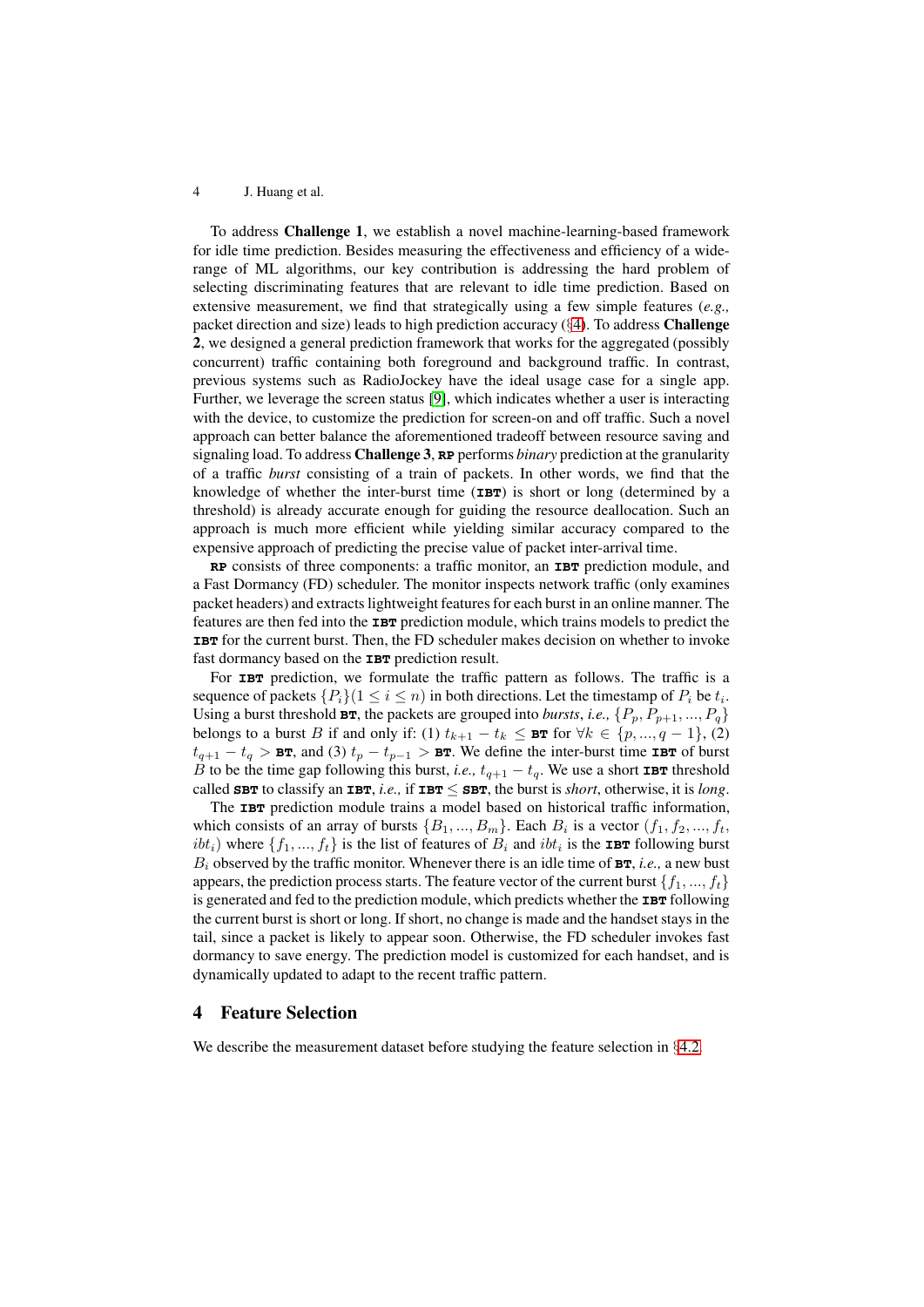

<span id="page-4-2"></span>**Fig. 1. IBT** distributions of bursts whose last packets have grouped by packet length of specific port numbers **Fig. 2.** Distributions of bursts the last packet

<span id="page-4-4"></span><span id="page-4-3"></span>**Fig. 3. IBT** distributions of bursts whose last packets are associated with specific apps

## **4.1 The UMICH Dataset**

The measurement data used in this study, which we call the UMICH dataset, is collected from 20 students at University of Michigan for seven months. The students were given Motorola Atrix (11 of them) or Samsung Galaxy S smartphones (9 of them) running Android. Our custom data collection software continuously runs in the background and collects three types of data. (1) Packet traces (only headers are used in this study). (2) The process name responsible for sending or receiving each packet. (3) Other system information such as screen status. Over the seven months (May to Dec 2011) we collected 152 GB data. Although both cellular and Wi-Fi traces were collected, in this study, we only use cellular traces, which contribute to 57.8% of the total traffic volume.

## <span id="page-4-0"></span>**4.2 Measurement Driven Feature Selection for Burst Classification**

We use a measurement-driven approach to derive features for the prediction model by analyzing the correlation between various features and the **IBT**. First, to predict whether an **IBT** is short or long, we look at the burst *right before* the **IBT**, since we observe that the correlations between the **IBT** and earlier bursts' features are much weaker. Second, the features are extracted from the *last three* packets of a burst. This is because in most cases, bursts are small (53% of bursts consist of no more than 3 packets), and even for large bursts, we can usually tell their nature based on the last three packets, *e.g.,* TCP three-way handshake. Third, we only inspect packet headers since examining payload incurs much higher overhead and also because traffic is increasingly being encrypted.

The lightweight features of the last three packets<sup>1</sup> used by  $\mathbf{RP}$  are listed below: (1) packet direction, (2) server port number, (3) packet length (including header), (4) protocol field in IP header, (5) TCP flags field in TCP header (0 if not TCP), and (6) application name associated with the packet. These features are selected empirically so that they are most relevant to **IBT** based on our measurement. We show three features below as examples. We start our analysis with  $BT = 1s$  and  $SBT = 3s$ . Later we explore how different **BT** and **SBT** settings affect our results in a quantitative manner (§[5.4\)](#page-6-0).

**Port Number.** Figure [1](#page-4-2) shows **IBT** distributions of the top 5 ports ordered from top to bottom in the legend,  $e.g., 80$  is the most popular port, across all users. **IBT** distributions

<span id="page-4-1"></span> $<sup>1</sup>$  If a burst contains less than three packets, all features for the missing packet(s) have a value of</sup> 0.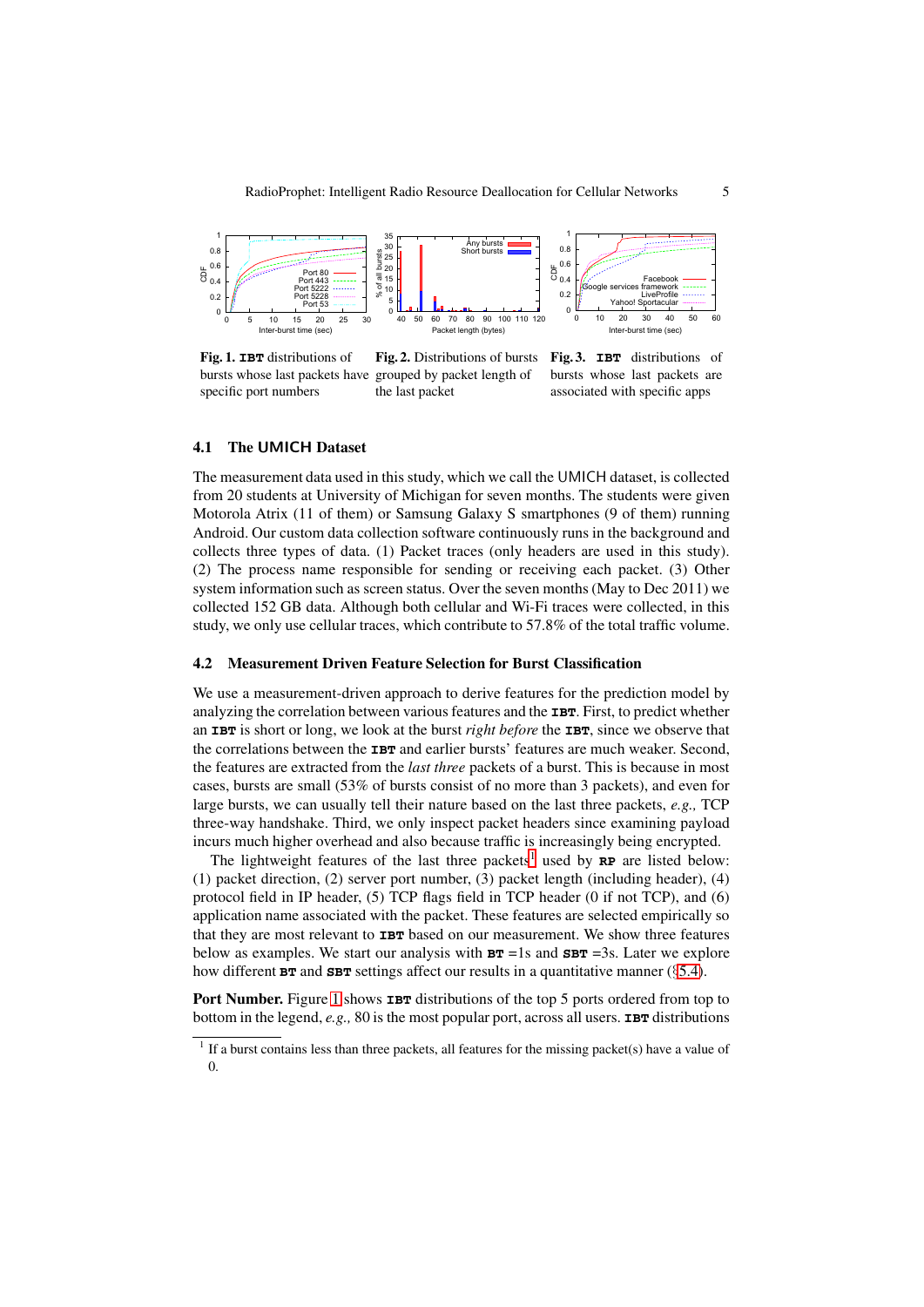of different ports clearly differ, especially for port 53, whose sudden jump at  $IBT = 5$ seconds corresponds to the DNS retransmission timeout on Android. We also observe clusters of **IBT** values for many other ports. For example, most bursts over port 5222 have a 20-second **IBT** corresponding to the keep-alive periodicity of Facebook.

**Packet Length.** Figure [2](#page-4-3) plots the distributions of last packet lengths of bursts with short **IBT** (**IBT** <**SBT**) and all bursts. Most bursts end with small packets, *i.e.,* 84.59% have their last packets  $\leq 100$  bytes, as a large packet is typically in the middle of a burst. We observe high correlation for a few packet lengths values. For example, for 121 bytes, 93.04% bursts have short **IBT**s. The machine learning algorithms could automatically discover these rules for prediction.

**Applications.** In Figure [3,](#page-4-4) the legend shows the sorted list of apps contributing the largest amount of bursts with Facebook ranked at top 1. The differences in **IBT** values are clear across apps. We also observe that for some apps, their periodic transfer behaviors contribute to clusters of specific **IBT** values, *e.g.,* Facebook and LiveProfile. The application information can be very efficiently obtained (*e.g.,* on Android [\[11\]](#page-10-7)).

# <span id="page-5-0"></span>**5 Implementation and Evaluation**

## <span id="page-5-2"></span>**5.1 Implementation**

**Trace-Driven Evaluation.** We implement simulators of **RP**, MakeIdle [\[7\]](#page-10-5), and Radio-Jockey [\[4\]](#page-10-4) on a desktop (3.16 GHz Xeon CPU with 16GB memory) using Matlab. They work with an RRC state machine simulator  $(\S$ [5.2\)](#page-5-1). We use them to evaluate the accuracy and resource savings of  $\mathbb{RP}$  under various configurations ( $\S 5.3$ ,  $\S 5.4$ ), as well as to compare **RP** with other optimization techniques (§[5.5\)](#page-7-0), using the UMICH trace.

**Implementation on Real Android Phone.** We also implement the full **RP** system on a Samsung Galaxy S3 phone running Android 4.0.4 to evaluate its running overhead (§[5.6\)](#page-8-0). A modified TcpDump program is used as the traffic monitor. The IBT prediction module is implemented as a native Android application running in the background.

## <span id="page-5-1"></span>**5.2 Evaluation Methodology**

We use three metrics to evaluate **RP**: prediction accuracy, saved radio energy, and increased signaling load. The accuracy is defined as the number of bursts whose immediate **IBT** (short or long) are correctly predicted divided by the total number of bursts in the input trace. The radio energy, denoted as  $E$ , is the energy consumed by the handset radio interface. It is one of the most significant components for the overall energy usage of a handset, along with screen and CPU energy [\[11\]](#page-10-7). We build an RRC state machine simulator, which takes as input a packet trace and employs the LTE radio energy model derived in our previous work  $[8]$  to calculate E (using a UMTS model [\[11\]](#page-10-7) yields qualitatively similar results). The signaling load, denoted as S, is quantified by the number of state promotions, each incurring a fixed number of signaling messages [\[4\]](#page-10-4). S is also computed by the RRC state machine simulator.

Assume when a specific user trace is evaluated without any optimization performed (no fast dormancy),  $E$  and  $S$  are calculated to be  $E_d$  and  $S_d$ , respectively. When **RP**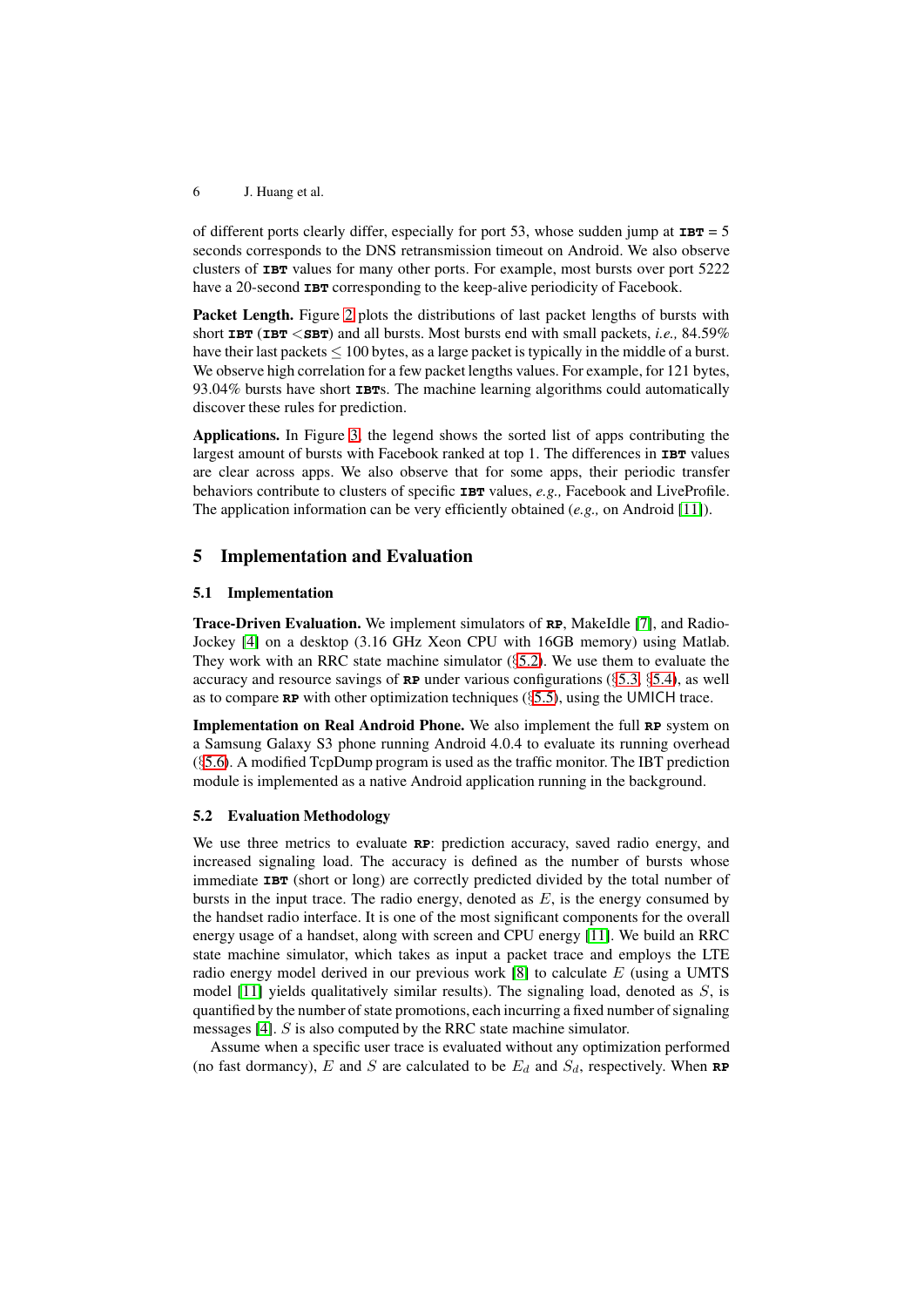<span id="page-6-2"></span>

| accuracy ( <b>PerUserDynamic</b> model) |                                   |  |  |                                                                                                                                              |  |  |  |  |  |
|-----------------------------------------|-----------------------------------|--|--|----------------------------------------------------------------------------------------------------------------------------------------------|--|--|--|--|--|
|                                         | $\alpha = 100$ 500 1000 2000 5000 |  |  |                                                                                                                                              |  |  |  |  |  |
|                                         |                                   |  |  | $\overline{z}$ as $\overline{z}$ as $\overline{z}$ as $\overline{z}$ as $\overline{z}$ as $\overline{z}$ as $\overline{z}$ as $\overline{z}$ |  |  |  |  |  |

**Table 1.** Impact of  $\alpha$ ,  $\beta$  on the prediction

| $\beta = 1$ 81.5% 83.7% 84.2% 82.4% 80.2%  |  |                                           |  |
|--------------------------------------------|--|-------------------------------------------|--|
|                                            |  | $\beta = 2$ 80.1% 81.4% 82.9% 82.0% 80.0% |  |
| $\beta = 5$ 79.8% 80.9% 81.4% 81.0% 79.3%  |  |                                           |  |
| $\beta = 10$ 79.4% 80.0% 80.9% 80.0% 79.0% |  |                                           |  |
| $\beta = 20$ 78.9% 79.6% 80.2% 79.5% 78.7% |  |                                           |  |

<span id="page-6-3"></span>**Table 2.** Summary of prediction models

| Name | Description                                                 | Accuracy |
|------|-------------------------------------------------------------|----------|
|      | <b>Peruser</b> Use most recent $\alpha$ bursts of a user    | 84.2%    |
|      | <b>Dynamic</b> to predict next $\beta$ bursts for that user |          |
|      | <b>Peruser</b> Use a fixed set of <i>n</i> bursts of a user | 80.8%    |
|      | static to train a fixed model for that user                 |          |
|      | Alluser Use a fixed set of $k$ bursts of all users          | 77.5%    |
|      | static train a fixed model for all users                    |          |

is used, the resulting E and S become E' and S', respectively. We define  $\Delta(E)$  =  $(E_d - E')/E_d$  and  $\Delta(S) = (S' - S_d)/S_d$  (usually both are positive). They correspond to the reduction of the radio energy and the increase of the signaling load brought by **RP**, respectively. **RP**'s goal is to maximize  $\Delta(E)$  while minimizing  $\Delta(S)$ .

## <span id="page-6-1"></span>**5.3 Prediction Model Comparison**

In **RP**, we use recent traffic information of a user to train a model, denoted as **PerUserDynamic**. Specifically, for each user, the most recent  $\alpha$  bursts are used to predict the next  $\beta$  bursts. We study the impact of  $\alpha$ ,  $\beta$  in Table [1,](#page-6-2) using the Ensemble Bagging [\[6\]](#page-10-11) learning algorithm as an example (number of trees set to 20). If  $\alpha$  is too small, there is not enough training data for learning; if  $\alpha$  is too large, the user is more likely to switch to new applications that generate different traffic patterns so previously learned rules may not be useful. Based on Table [1,](#page-6-2) we choose  $\alpha = 1000$  and  $\beta = 1$  that maximize the accuracy. In practice,  $\alpha$  and  $\beta$  could also be dynamically adjusted.

Table [2](#page-6-3) compares the **PerUserDynamic** model with two other models, **PerUserStatic** (a fixed model for each user) and **AllUserStatic** (a fixed model for all 20 users). For fair comparison, we use the same ML algorithm (Ensemble Bagging) as used in Table [1.](#page-6-2) We set  $\alpha = 1000$  and  $\beta = 1$  for the **PerUserDynamic** model as discussed previously, and use  $n = 10,000$  for **PerUserStatic** and  $k = 10,000$  for **AllUserStatic** (n and k defined in Table [2\)](#page-6-3). Similar to Table [1,](#page-6-2) n and k are empirically selected to yield good prediction accuracies. We observe that **PerUserDynamic** has higher prediction accuracy than the other two models, suggesting that it is necessary to have a dynamic model for each user whose traffic pattern may be different from others.

## <span id="page-6-0"></span>**5.4 Selecting Burst Thresholds**

We study the impact of  $BT$  and  $SBT$  (previous evaluations use  $BT = 1s$  and  $SBT = 3s$ ). In Table [3,](#page-7-1)  $S_0$  to  $S_4$  correspond to representative ( $BT$ ,  $SBT$ ) pairs. We find that aggressively using a short **SBT**  $(S_1)$  can significantly increase  $\Delta(S)$ . Among all settings,  $S_4$  yields the highest  $\Delta(E)/(1 + \Delta(S))$  value (the average radio energy saving per unit of signaling load). It quantifies how well the balance between  $\Delta(E)$  and  $\Delta(S)$  is handled.

As mentioned in §[3,](#page-2-0) configuring screen-on and off settings differently may yield better optimization results, as screen-off traffic is usually generated by background apps without user interaction, leading to statistically longer **IBT**. Therefore a more aggressive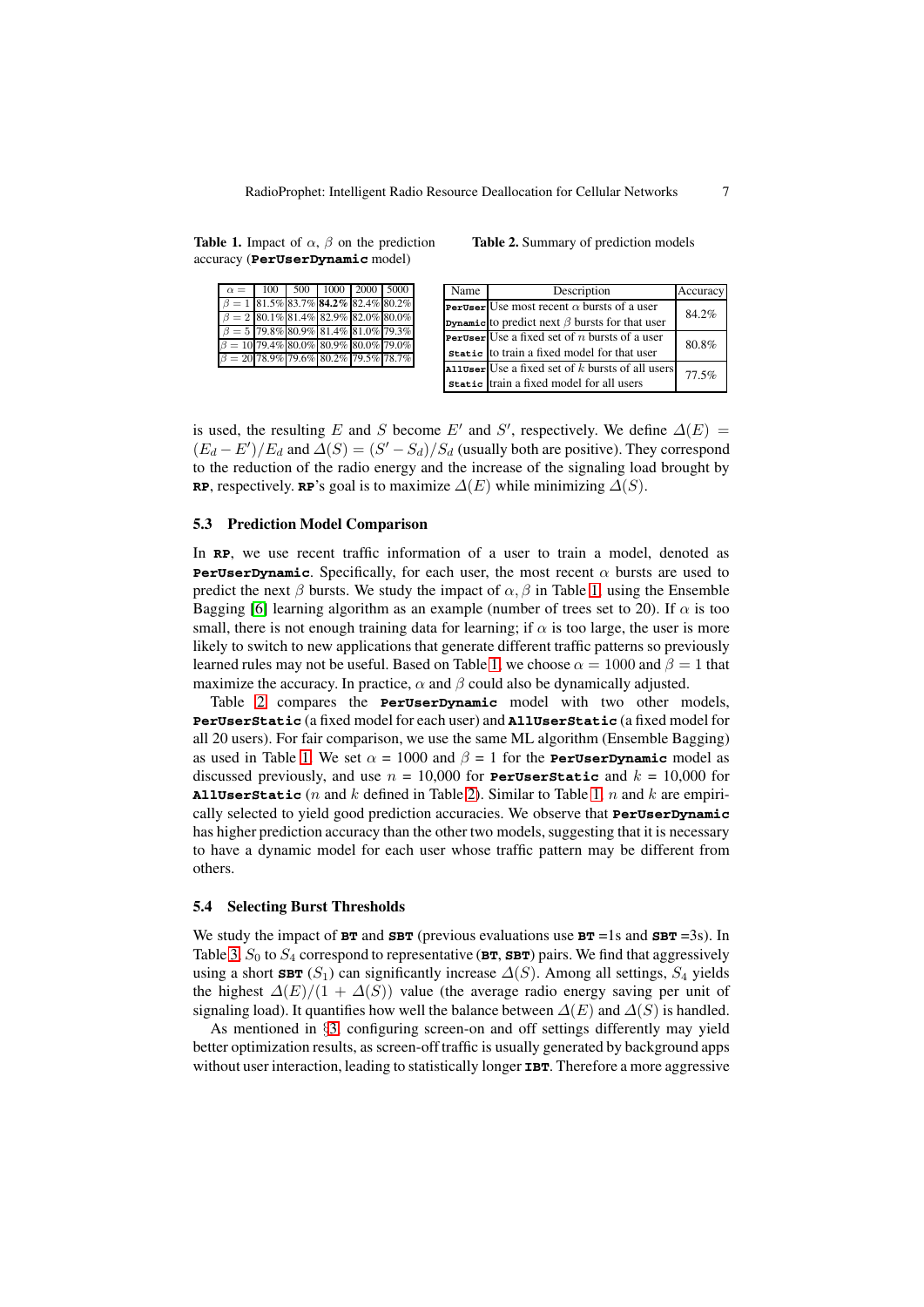<span id="page-7-1"></span>

| <b>Table 3.</b> Impact of <b>BT</b> and <b>IBT</b> (Classification Tree |
|-------------------------------------------------------------------------|
| with <b>PerUserDynamic</b> model, $\alpha=1000, \beta=1$ )              |

| Settings (unit: sec) Accuracy $\Delta(E)$ |                      | $\Delta(S)$           | $\Delta(E)$<br>$(1+\Delta(S))$ |
|-------------------------------------------|----------------------|-----------------------|--------------------------------|
| $S_0$ BT: 1 SBT: 3                        |                      | 82.65% 52.10% 101.64% | 0.26                           |
| $S_1$ BT: 1 SBT: 2                        |                      | 84.80% 56.69% 158.99% | 0.22                           |
| $S_2$ BT: 1 SBT: 4                        |                      | 81.94% 49.07% 83.34%  | 0.27                           |
| $S_3$ BT: 0.5 SBT: 3                      |                      | 84.71% 53.74% 100.36% | 0.27                           |
| $S_4$ BT: 1.5 SBT: 3                      | 85.39% 58.85% 93.75% |                       | 0.30                           |
| $S_5$ <b>BT:</b> 1/1.5 off/on             | 85.88% 59.07% 91.01% |                       | 0.31                           |
| SBT: 2.5/3 off/on                         |                      |                       |                                |

**Table 4.** Performance and accuracy of different ML algorithms

<span id="page-7-3"></span>

| ML.            | Prediction time  |          |  |
|----------------|------------------|----------|--|
| Algorithm      | (Training time)  | Accuracy |  |
| Naïve Bayes    | $2.5$ ms         | 76.1%    |  |
|                | $6.4 \text{ ms}$ |          |  |
| Classification | $5.9$ ms         | 85.9%    |  |
| <b>Tree</b>    | 136.9 ms         |          |  |
| Ensemble       | $106.6$ ms       | 87.4%    |  |
| Bagging        | 626.1 ms         |          |  |

setting (smaller **BT** and **SBT**) can be applied to screen-off traffic without incurring much signaling overhead. In Table [3,](#page-7-1)  $S_5$  is such a screen-aware setting. Compared with  $S_4$ ,  $S_5$  saves more energy with less signaling overhead incurred. In fact,  $S_5$  achieves results comparable to the optimal scenario to be shown in Table [5.](#page-8-1) This also indicates that dynamically changing **BT** and **SBT** can help improve the effectiveness of **RP**.

## <span id="page-7-0"></span>**5.5 Comparing Fast Dormancy Based Resource Optimization Approaches**

Table [5](#page-8-1) compares various optimization techniques using the UMICH dataset.

**Basic fast dormancy.** We set  $T_{tail}$  to a fixed value smaller than its original value.

**RadioJockey** [\[4\]](#page-10-4) uses system calls to predict the end-of-session (EOS) for background app without user interaction, with the ideal usage scenario for a single app. Given that we do not have system call traces in our dataset, we make two assumptions in our simulation: (1) we use end-of-burst to approximate end-of-session, (2) RadioJockey has high prediction accuracies (90% and 100%) for both single and concurrent apps (although in reality, it performs worse when concurrent apps exist). A key limitation of RadioJockey is it does not handle foreground traffic and only works when the screen is idle (see  $\S6$ ), so we only apply RadioJockey to screen-off traffic<sup>[2](#page-7-2)</sup>.

**MakeIdle** [\[7\]](#page-10-5) computes a wait time T*wait* that maximizes the energy saving if T*tail* is set to  $T_{wait}$  for the previous M packets, it then applies this  $T_{wait}$  for the next N packets. The range we search for the optimal  $T_{wait}$  is [0.5, 11.5] seconds, as suggested by the authors. Since no recommendations have been made for the values of  $M$  and  $N$ , we empirically select different combinations of  $(M, N)$  pairs.

**RadioProphet** : we explore three off-the-shelf machine learning algorithms with the **PerUserDynamic** model ( $\alpha$ =1000 and  $\beta$ =1): Naïve Bayes, Classification Tree, and Ensemble Bagging. Their performance and accuracy are summarized in Table  $4<sup>3</sup>$ .

We now discuss the results in Table [5.](#page-8-1) "Fast dormancy 1s" is an aggressive approach incurring unacceptable signaling overhead. "Fast dormancy 3s" reduces  $\Delta(S)$  with less energy saving as expected. For both approaches, their  $\Delta(E)/(1 + \Delta(S))$  values

<sup>&</sup>lt;sup>2</sup> We configured short screen timeout for the 20 phones so screen-off is good approximation for screen-idle.

<span id="page-7-4"></span><span id="page-7-2"></span><sup>&</sup>lt;sup>3</sup> The performance numbers in Table [4](#page-7-3) correspond to the execution time of the scripts written in Matlab on desktop. Our real implementation on the S3 smartphone uses C++ so it is much more efficient (*§*[5.6\)](#page-8-0).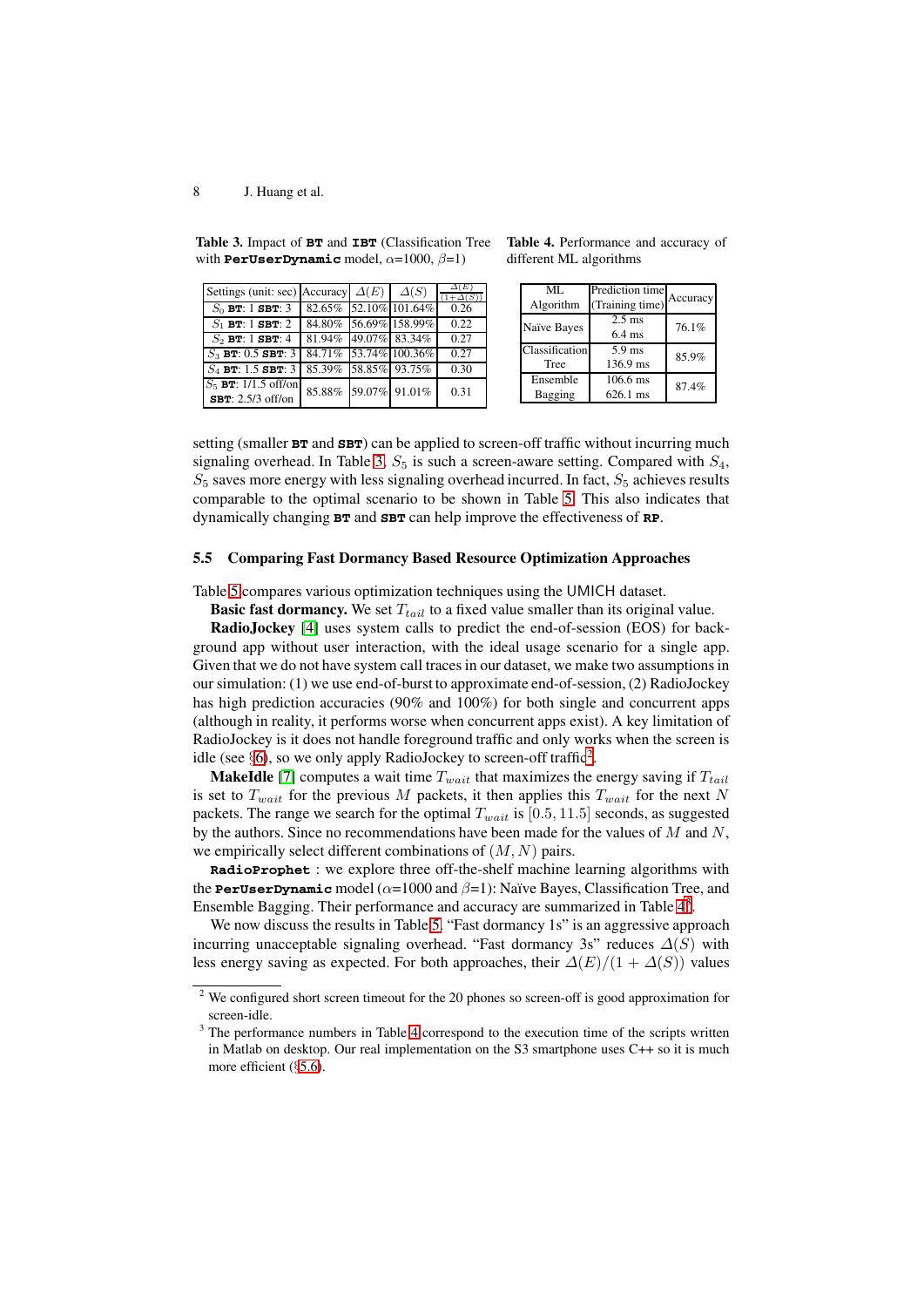| Name                                    | Description & Configuration                                                         |       | $\Delta(S)$  | $\frac{\Delta(E)}{(1+\Delta(S))}$ |
|-----------------------------------------|-------------------------------------------------------------------------------------|-------|--------------|-----------------------------------|
| Basic Fast dormancy 1s                  | Invoke fast dormancy after 1s idle time                                             |       | 62.7% 214.9% | 0.20                              |
| Basic Fast dormancy 3s                  | Invoke fast dormancy after 3s idle time                                             | 40.9% | 95.8%        | 0.21                              |
| Radio, Jockey<br>Assuming 100% accuracy | RadioJockey applied to<br>only screen-off traffic                                   | 30.1% | 51.7%        | 0.20<br>(screen-off)              |
| Radio,Jockev<br>Assuming 90% accuracy   | RadioJockey applied to<br>only screen-off traffic                                   | 27.2% | 52.0%        | 0.18<br>(screen-off)              |
| <b>MakeIdle</b><br>M:1000, N:100        | MakeIdle: based on previous M packets,<br>predict next N packets                    |       | 64.9% 305.2% | 0.16                              |
| <b>MakeIdle</b><br>M:10, N:10           | MakeIdle: based on previous M packets, $ 44.9\% 195.2\% $<br>predict next N packets |       |              | 0.15                              |
| RP: Naïve Bayes                         | Naïve Bayes classification with mvmn:<br>multivariate multinomial distribution      |       | 53.0% 107.9% | 0.25                              |
| <b>RP</b> : Classification Tree         | Binary decision tree for classification                                             | 59.1% | 91.0%        | 0.31                              |
| <b>RP:</b> Ensemble Bagging             | Method: Bag; type: classification<br>weak leaner: decision tree; # of trees: 20     | 59.3% | 90.2%        | 0.31                              |
| RP: Optimal                             | Predict all <b>IBT</b> s correctly                                                  | 59.8% | 85.4%        | 0.32                              |

<span id="page-8-1"></span>**Table 5.** Comparison of optimization approaches. For **RP**, we use the **PerUserDynamic** model  $(\alpha=1000, \beta=1)$  with setting  $S_5$  in Table [3.](#page-7-1) RadioJockey is only applicable to screen-off traffic.

(the average radio energy saving per unit of signaling load) are low due to a lack of adaptation to dynamic traffic patterns.

For RadioJockey, by assuming the prediction accuracy for each background app to be 90%, it saves 27.2% of radio energy with 52% of signaling load, which can be slightly improved when the accuracy increases to 100%. The overall saving is lower than that of **RP** because RadioJockey does not handle foreground traffic usually triggered by user interaction (§[6\)](#page-9-0). For MakeIdle, we use two representative  $(M, N)$  settings. In both cases, the incurred signaling load is prohibitive, since MakeIdle does not consider the very important signaling load metric in its optimization framework.

For **RP**, in the optimal case assuming 100% prediction accuracy, it saves 59.8% of radio energy with 85.4% of signaling load incurred. The signaling load is not zero, because for **IBT**s smaller than  $T_{tail}$  but larger than **SBT**, even if the prediction is correct, invoking fast dormancy would still incur an extra state promotion. This is inherent for any fast dormancy based optimization technique. Among the three machine learning algorithms, Ensemble Bagging achieves the best results, likely due to its usage of multiple submodels to avoid overfitting. However, as shown in Table [4,](#page-7-3) its runtime overhead is very high. The Classification Tree approach achieves similar optimization results with much lower runtime overhead. The  $\Delta(E)/(1+\Delta(S))$  metric indicates that **RP** outperforms other approaches in balancing  $\Delta(E)$  and  $\Delta(S)$ .

#### <span id="page-8-0"></span>**5.6 Running Overhead on Real Phone**

We implement the **RadioProphet** system on Android as discussed in §[5.1,](#page-5-2) in order to demonstrate its practicality on today's smartphones. We breakdown its runtime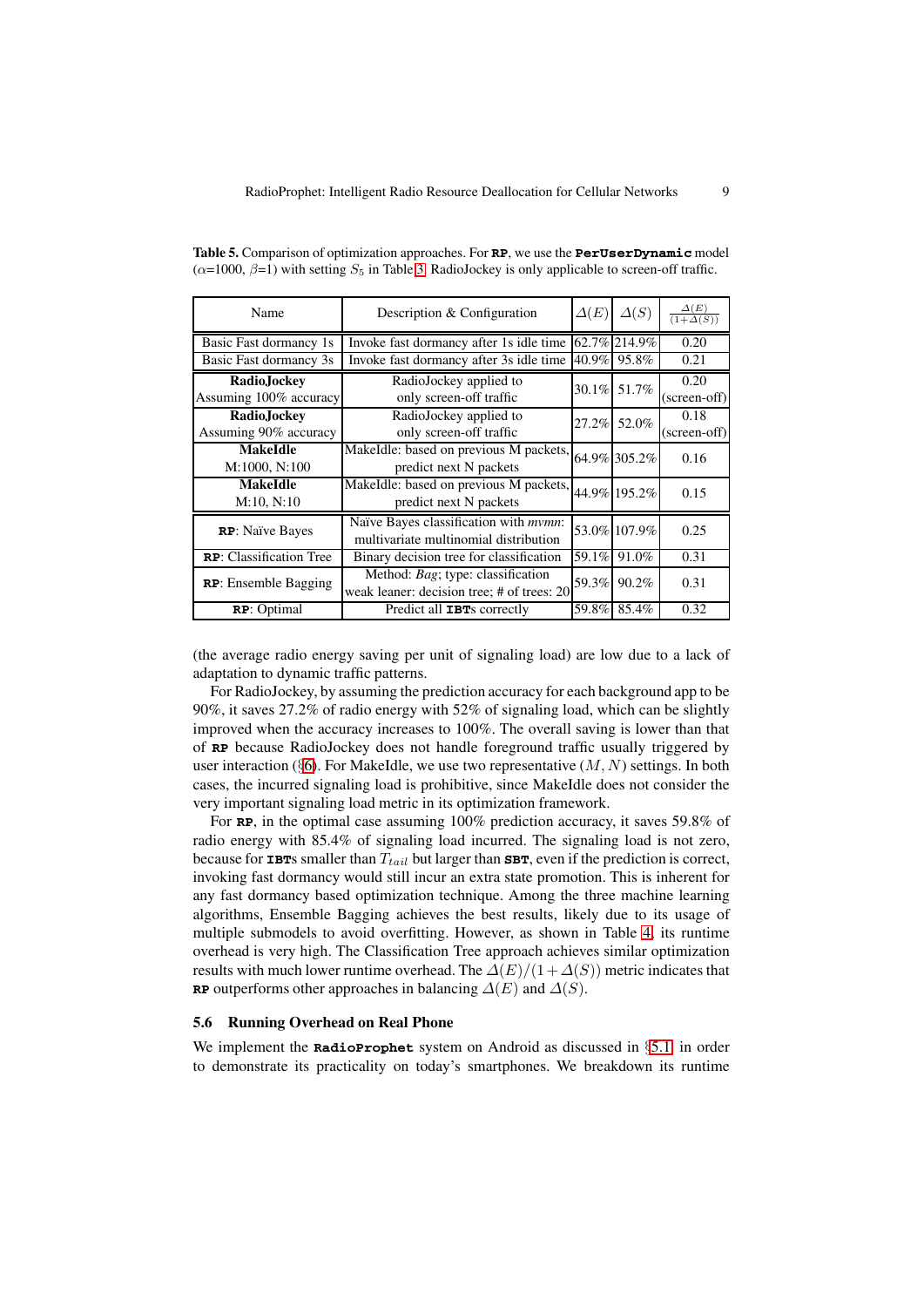overhead into three components: (1) traffic monitoring and feature extraction, (2) model training and prediction, and (3) fast dormancy invocation. We found invoking fast dormancy incurs negligible overhead. We therefore focus on (1) and (2) below.

**Traffic Monitoring and Feature Selection.** Unlike RadioJockey requiring system call instrumentation, **RP** only needs to monitor packet traces, which is also needed by RadioJockey. On the S3 smartphone, our traffic monitor incurs no more than 1% of CPU overhead for parsing packet headers and generating burst features, although the overhead is much lower when the throughput is low (*e.g.,* less than 200 kbps). The additional power to run the data collector is less than 17mW most of the time. In contrast, the LTE radio power is at least 1000 mW [\[8\]](#page-10-2).

**Model Training and Prediction**: Our implementation on S3 uses the Classification Tree model that balances between accuracy and performance (Table [4\)](#page-7-3). We measure the average model training time to be 200ms and the average prediction time to be 0.1ms. Its incurred power overhead is always negligible (less than 10 mW).

# <span id="page-9-0"></span>**6 Related Work and Concluding Remarks**

We compare **RP** with three representative adaptive resource deallocation proposals.

**TOP** [\[10\]](#page-10-1) leverages fast dormancy to eliminate the tail. It assumes each individual application can predict an imminent long **IBT** with reasonable accuracy, and fast dormancy is only invoked when the aggregate prediction across all concurrent apps is long enough. TOP provides the prediction framework, but it does not solve the challenging prediction problem itself, which is the key focus of **RP**.

**MakeIdle** [\[7\]](#page-10-5) uses packet timing to calculate the optimal idle time before invoking fast dormancy, in order to maximize the radio energy saving. However, MakeIdle considers minimizing radio energy as the only objective, leading to unacceptably high signaling overhead shown in Table [5.](#page-8-1) It leaves the job of reducing the signaling load to another algorithm called **MakeActive** [\[7\]](#page-10-5) that changes the traffic pattern by shifting packets. MakeActive does not work with foreground traffic that is usually delaysensitive, and even for background traffic, there is no guarantee that it does not affect user experience. In contrast, **RP** does not rely on changing traffic patterns and it works with both foreground and background traffic. It can in fact coexist with traffic shaping based optimization techniques such as MakeActive and TailEnder [\[5\]](#page-10-0).

**RadioJockey** [\[4\]](#page-10-4) uses program execution traces to predict the end of communication spurts and invoke fast dormancy when necessary. It however has several limitations. (1) It needs heavy instrumentation *i.e.,* requiring complete system call traces in addition to packet traces, while **RP** only examines packet header information. (2) RadioJockey only works for background app without user interaction, since "predicting EOS events for foreground applications turns out to be challenging since user interactions can trigger network communications at any point in time" [\[4\]](#page-10-4). (3) RadioJockey treats different apps separately and does not predict start-of-session, hence when concurrent apps exist, the prediction accuracy would be affected. In contrast, **RP** introduces a general, lightweight, and effective framework that naturally optimizes concurrent traffic from both foreground and background apps. **RP** achieves even better optimization results for all traffic than RadioJockey does for only background traffic (Table [5\)](#page-8-1).